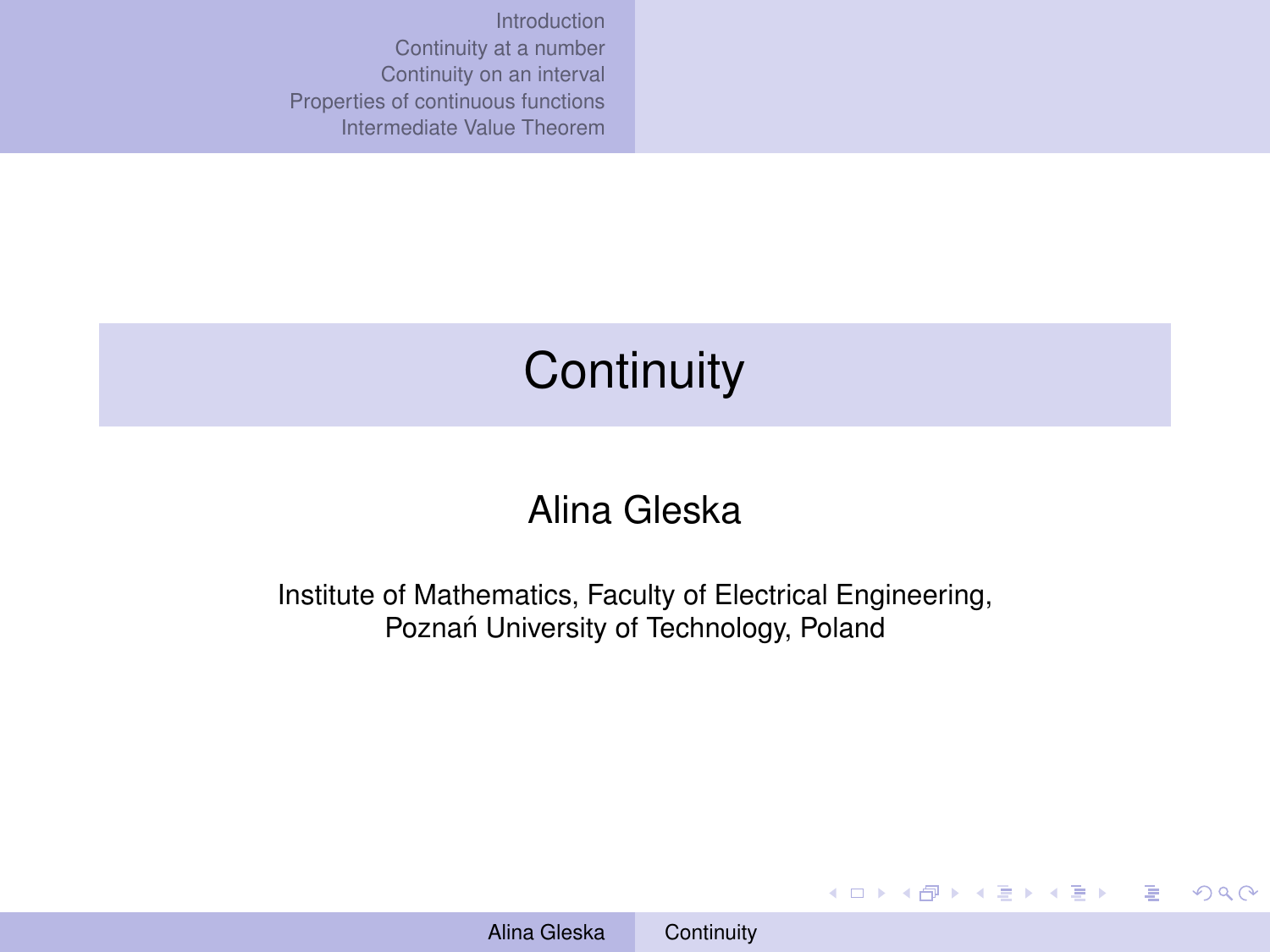<span id="page-1-0"></span>Intuitively, **a continuous function** is often described as one whose graph can be drawn without lifting pencil from paper. Before stating the precise definition of continuity, we illustrate some examples of graphs of functions that are not continuous (or discontinuous) at a number  $x_0$ .

Figures.

イロトメ 御 トメ 君 トメ 君 トー 君

 $QQ$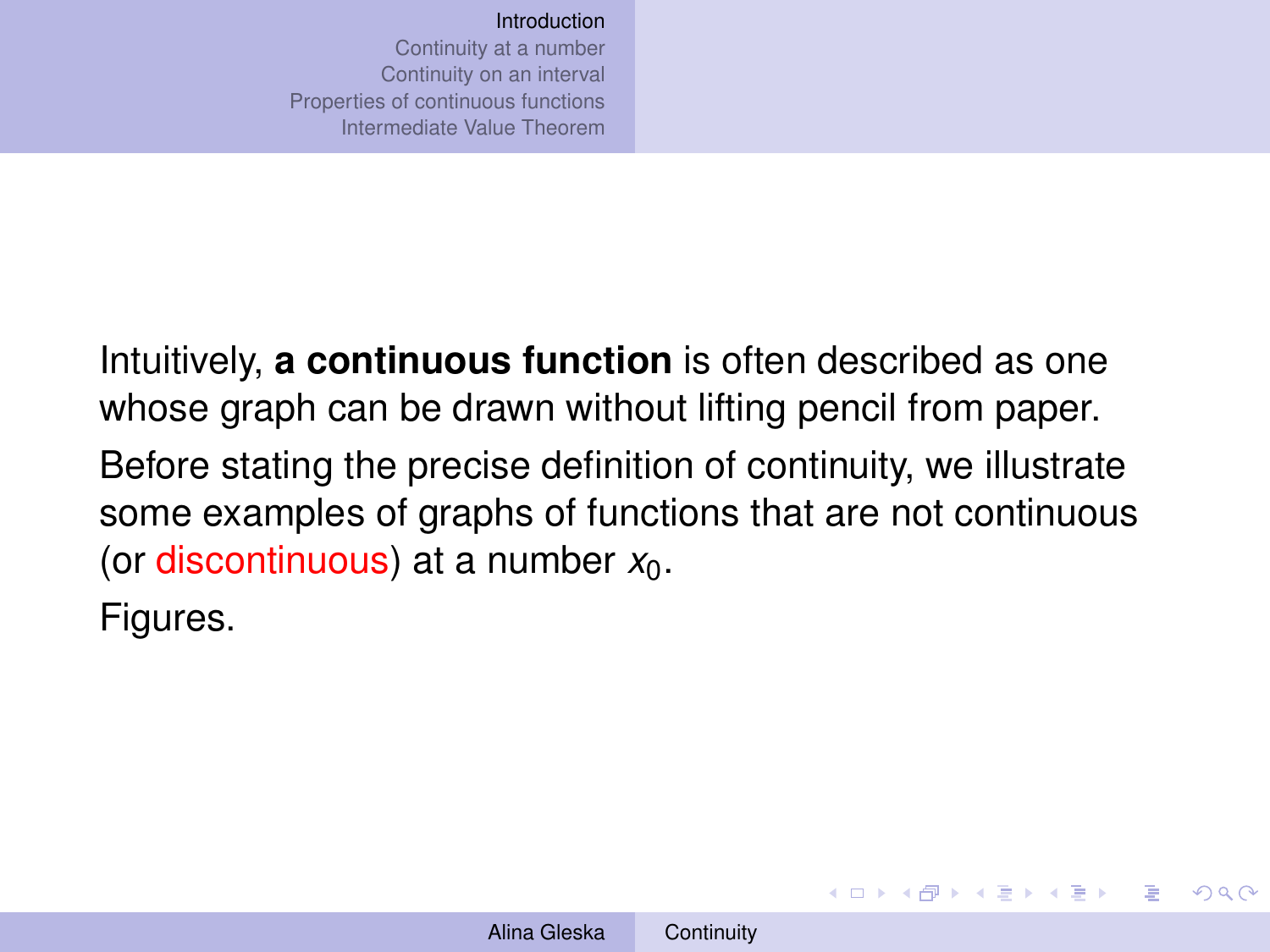# <span id="page-2-0"></span>**Definition**

A function *f* is said to be **continuous** at a number  $x_0$  if

- $\blacktriangleright$   $f(x_0)$  is defined,
- $\blacktriangleright$  lim<sub>*x*→*x*<sub>0</sub></sub>  $f(x)$  exists,

$$
\blacktriangleright \lim_{x\to x_0}f(x)=f(x_0).
$$

### Example

The function  $f(x) = \frac{x^3-1}{x-1} = x^2 + x + 1$ ,  $x \ne 1$ , is discontinuous at 1 since *f*(1) is not defined. However, *f* is continuous at any number  $x \neq 1$ .

イロト イ押 トイヨト イヨト 一重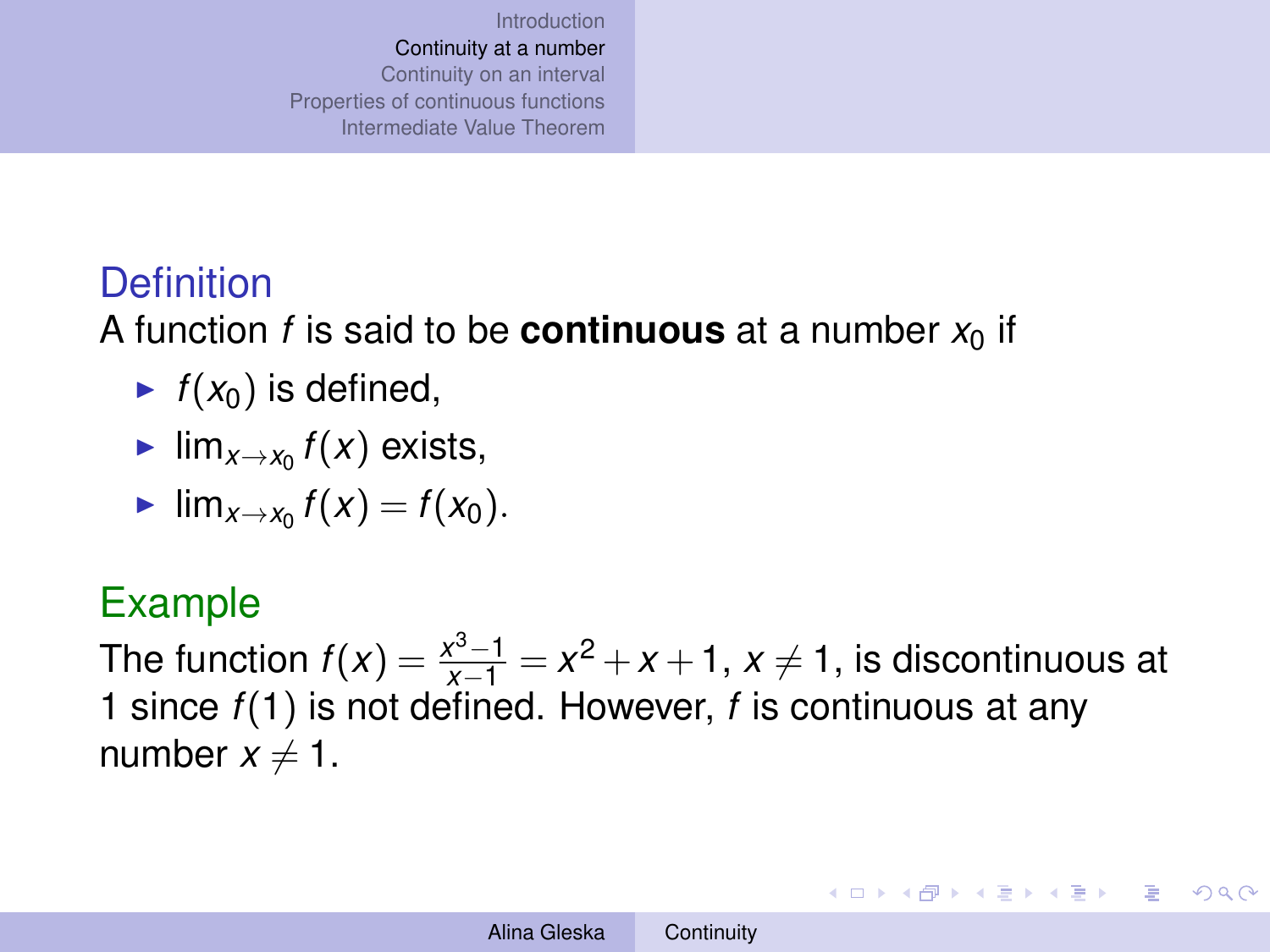### <span id="page-3-0"></span>**Definition**

A function *f* is said to be **continuous on an open interval (a,b)** if it is continuous at every number in the interval.

# **Definition**

A function *f* is **continuous on a closed interval [a,b]** if it is continuous on (a,b), and, in addition,

$$
\lim_{x\to a^+} f(x) = f(x_0) \text{ and } \lim_{x\to b^-} f(x) = f(b).
$$

Extensions of these concepts to intervals such as  $(a, \infty)$ , (−∞,*b*), (−∞,∞), [*a*,*b*), (*a*,*b*], (−∞,*b*] and [*a*,∞) are made in the expected manner.

**◆ロ→ ◆伊→ ◆ミ→ →ミ→ → ミ**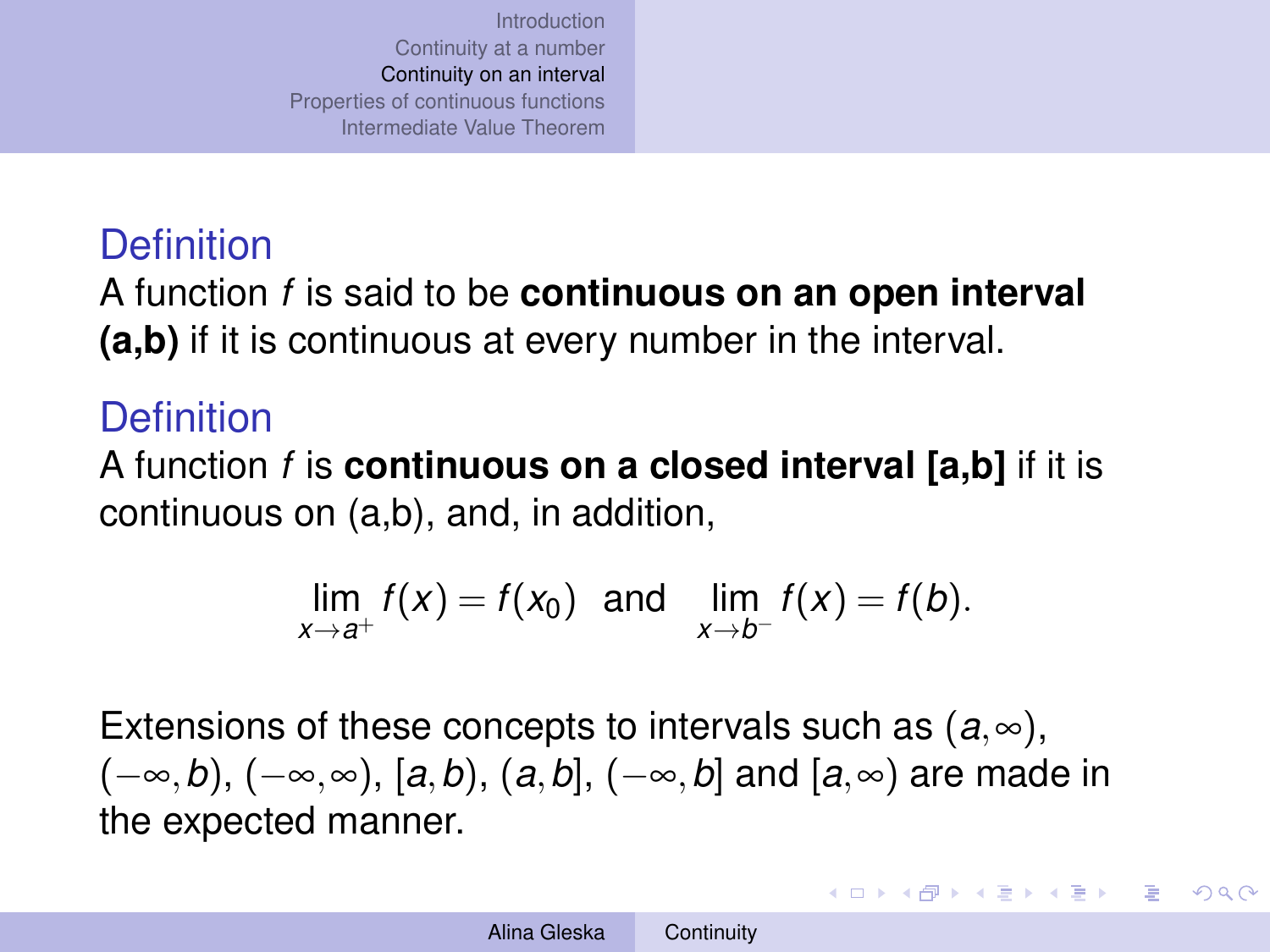### Example

The function  $f(x) = \frac{1}{\sqrt{1}}$ <u><sup>1</sup> a</del></u> is continuous on the open interval  $(-1,1)$  but it is not continuous on the closed interval  $[-1,1]$ since neither *f*(−1) nor *f*(1) are defined.

#### Example

 $\frac{1}{2}$   $\frac{1}{2}$   $\frac{1}{2}$   $\frac{1}{2}$   $\frac{1}{2}$   $\frac{1}{2}$   $\frac{1}{2}$   $\frac{1}{2}$   $\frac{1}{2}$   $\frac{1}{2}$   $\frac{1}{2}$   $\frac{1}{2}$   $\frac{1}{2}$   $\frac{1}{2}$   $\frac{1}{2}$   $\frac{1}{2}$   $\frac{1}{2}$   $\frac{1}{2}$   $\frac{1}{2}$   $\frac{1}{2}$   $\frac{1}{2}$   $\frac{1}{2}$  observe that  $\lim_{x\to -1^+} f(x) = f(-1) = 0$  and  $\lim_{x\to 1^-} f(x) = f(1) = 0.$ 

イロン イ押ン イヨン イヨン 一重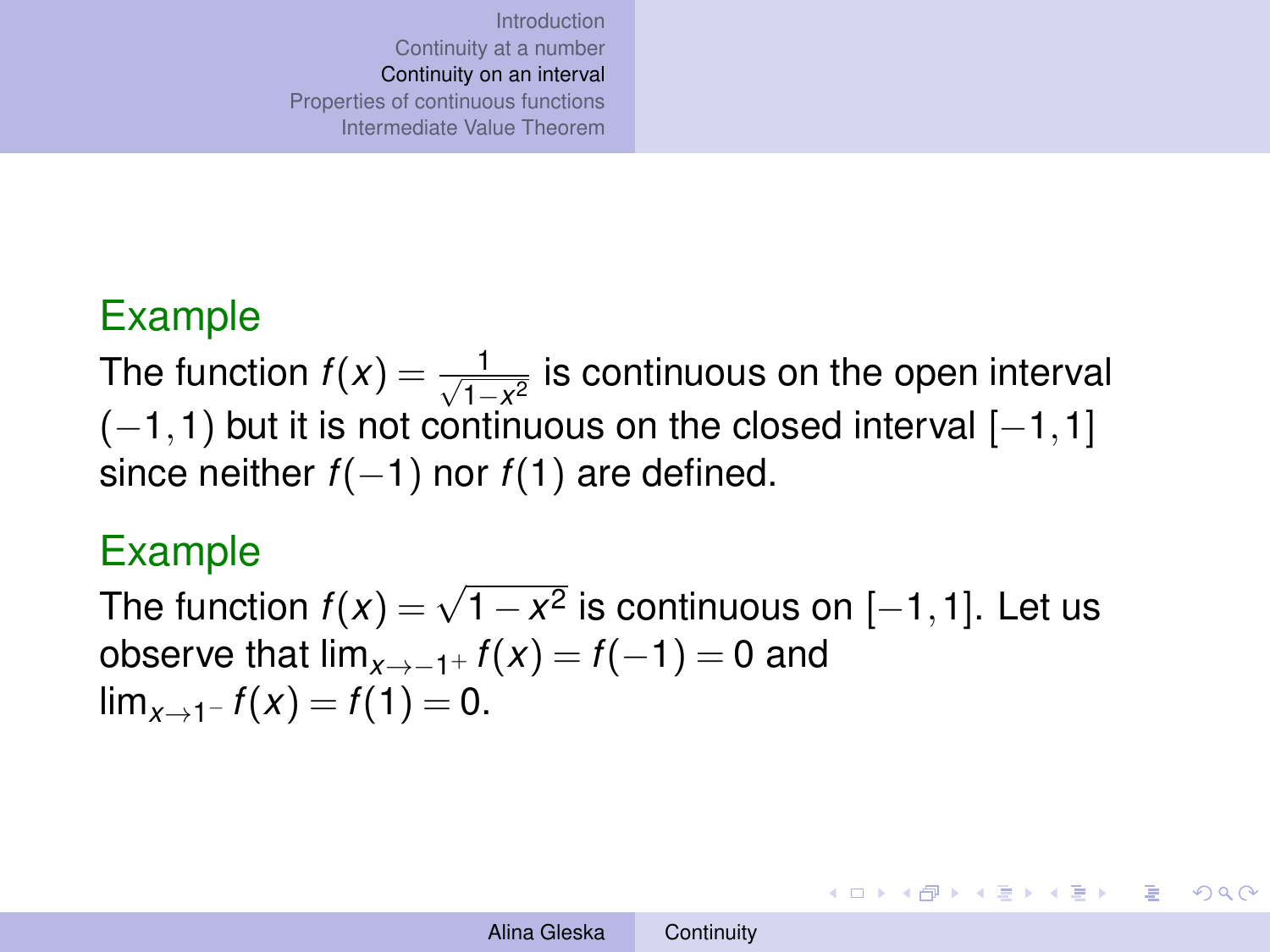### Example

The function  $f(x) = \sqrt{x-1}$  is continuous on  $[1, \infty)$  since

$$
\lim_{x \to x_0} f(x) = \lim_{x \to x_0} \sqrt{x - 1} = \sqrt{x_0 - 1} = f(x_0) \text{ for } x_0 > 1
$$

and 
$$
\lim_{x \to 1^+} \sqrt{x - 1} = f(1) = 0
$$
.

#### Remark

*A review of the graphs of trigonometric functions indicates that the sine and cosine functions are continuous on* (−∞,∞)*. The tangent and secant functions are discontinuous at*  $x = (2k+1)\frac{\pi}{2}$ ,  $k = 0, \pm 1, \pm 2, \ldots$  The cotangent and cosecant *functions are discontinuous at*  $x = k\pi$ *,*  $k = 0, \pm 1, \pm 2, \ldots$ *.* 

イロト イ押 トイヨ トイヨ トー

 $\Omega$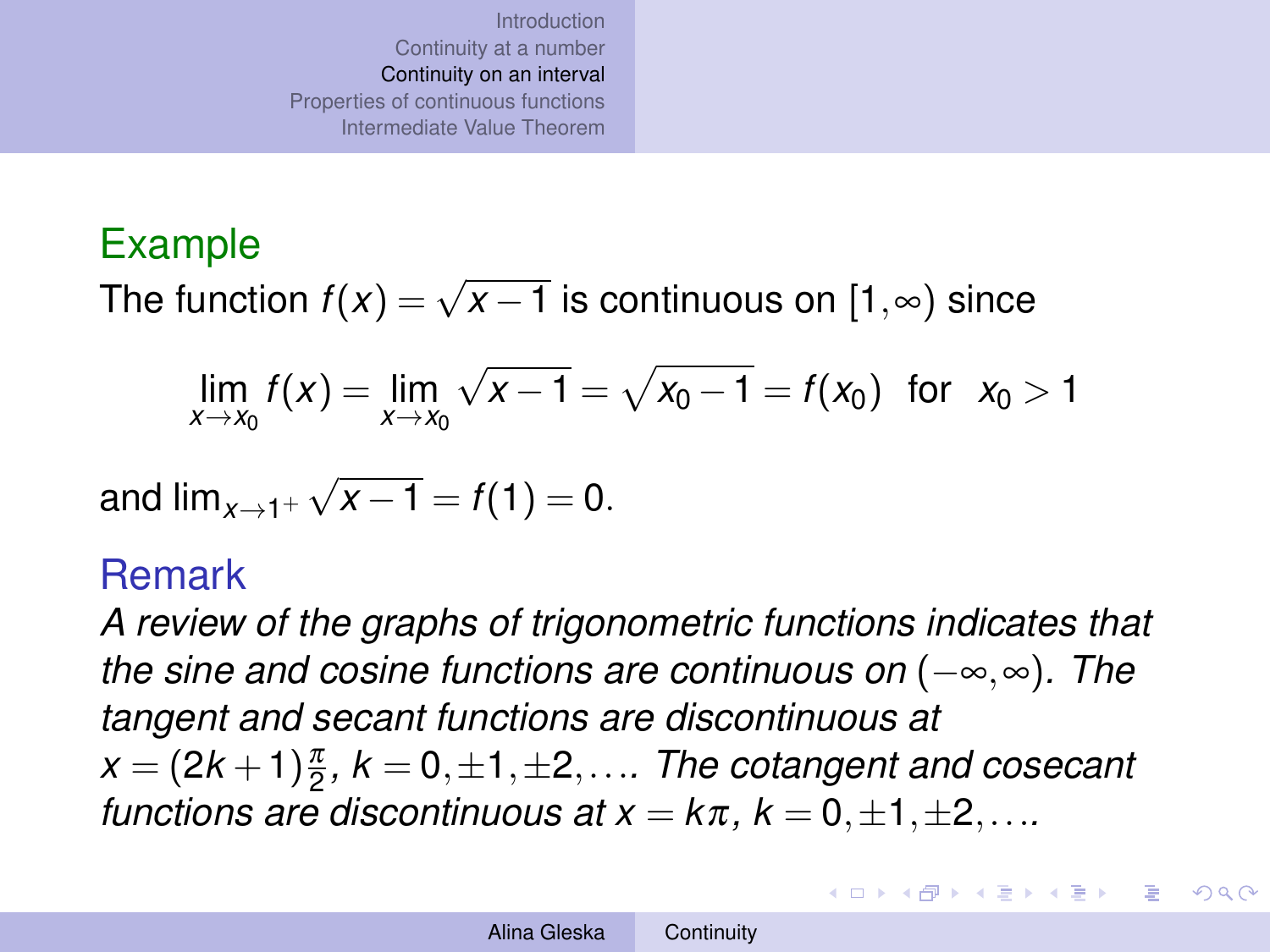### <span id="page-6-0"></span>Theorem

*If f and g are functions continuous at a number x*0*, then cf, c a constant, f* + *g, fg, and f* /*g, g*( $x_0$ )  $\neq$  0*, are also continuous at x*0*.*

### **Corollary**

*A polynomial function is continuous on* (−∞,∞)*.*

### **Corollary**

*A rational function f*( $x$ ) =  $\frac{P(x)}{Q(x)}$ , where P and Q are polynomial *functions, is continuous at all numbers x for which*  $Q(x) \neq 0$ *.* 

 $(1, 1)$   $(1, 1)$   $(1, 1)$   $(1, 1)$   $(1, 1)$   $(1, 1)$   $(1, 1)$   $(1, 1)$   $(1, 1)$ 

 $QQ$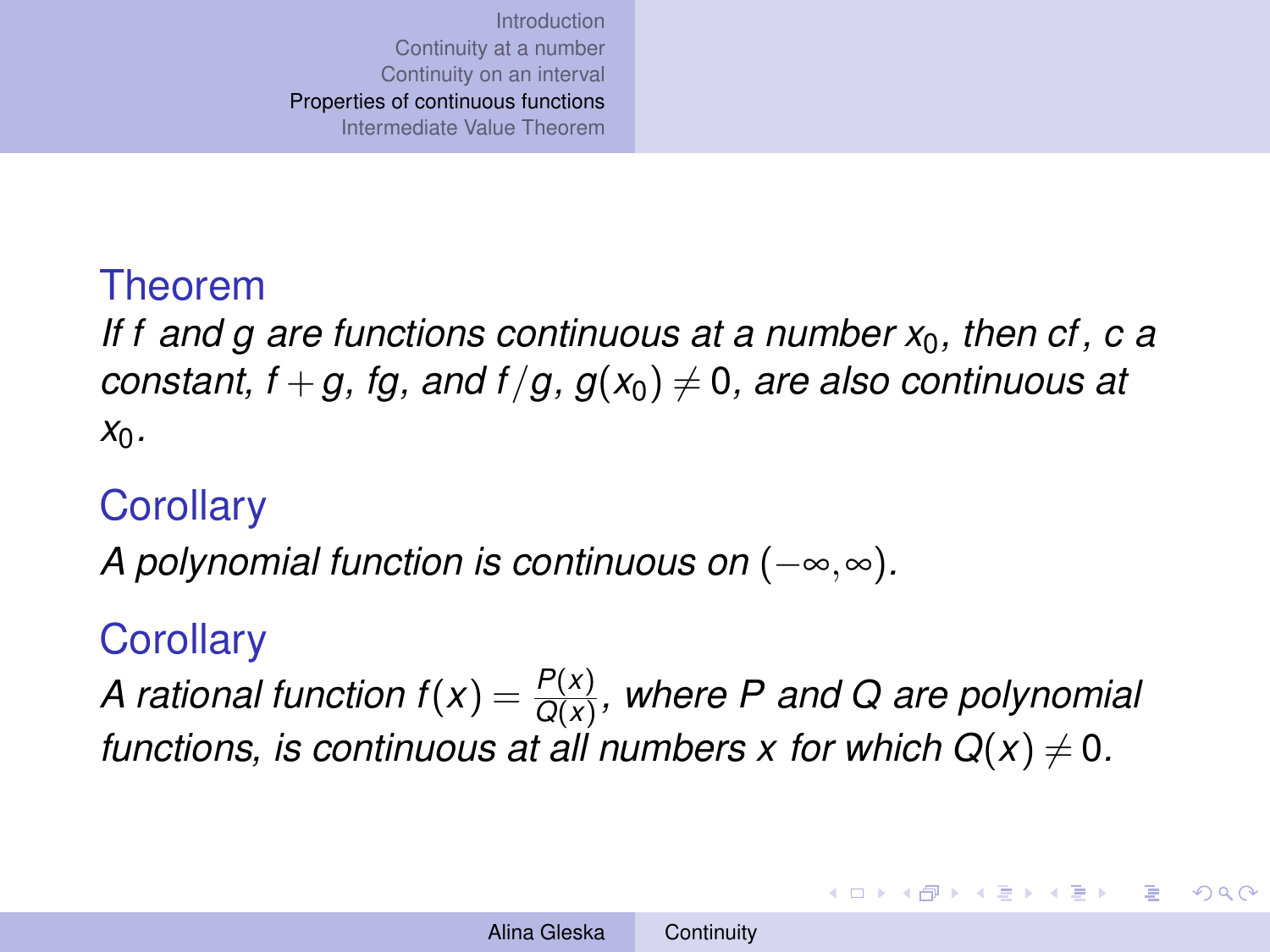Theorem *If*  $\lim_{x\to x_0} g(x) = L$  and f is continuous at L, then

$$
\lim_{x\to x_0}f(g(x))=f(\lim_{x\to x_0}g(x))=f(L).
$$

So, the composite function *f* ◦*g* of two continuous functions *f* and *g* in continuous.

イロン イ押ン イミン イヨン・ヨー

 $2990$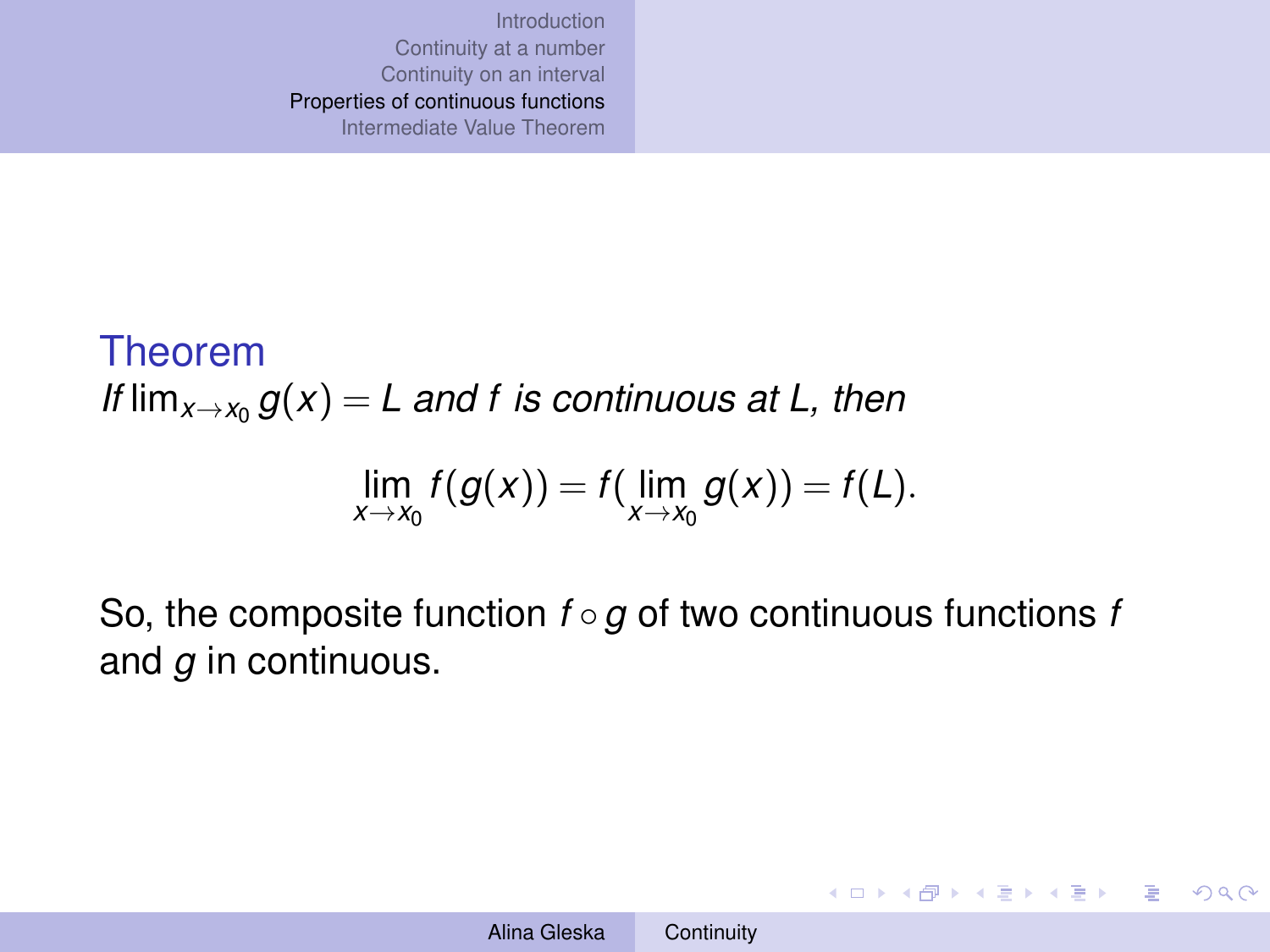# <span id="page-8-0"></span>Theorem (Intermediate Value Theorem)

*If f denotes a function continuous on a closed interval* [*a*,*b*] *for which f*(*a*)  $\neq$  *f*(*b*)*, and if N is any number between f*(*a*) *and f*(*b*)*, then there exists at least one number c between a and b such that*  $f(c) = N$ .

So, the Intermediate Value Theorem states that a function *f* continuous on a closed interval [*a*,*b*] takes on all values between *f*(*a*) and *f*(*b*). Put another way, *f* does not "skip" any values.

イロト イ押 トイヨ トイヨ トー

画

 $\Omega$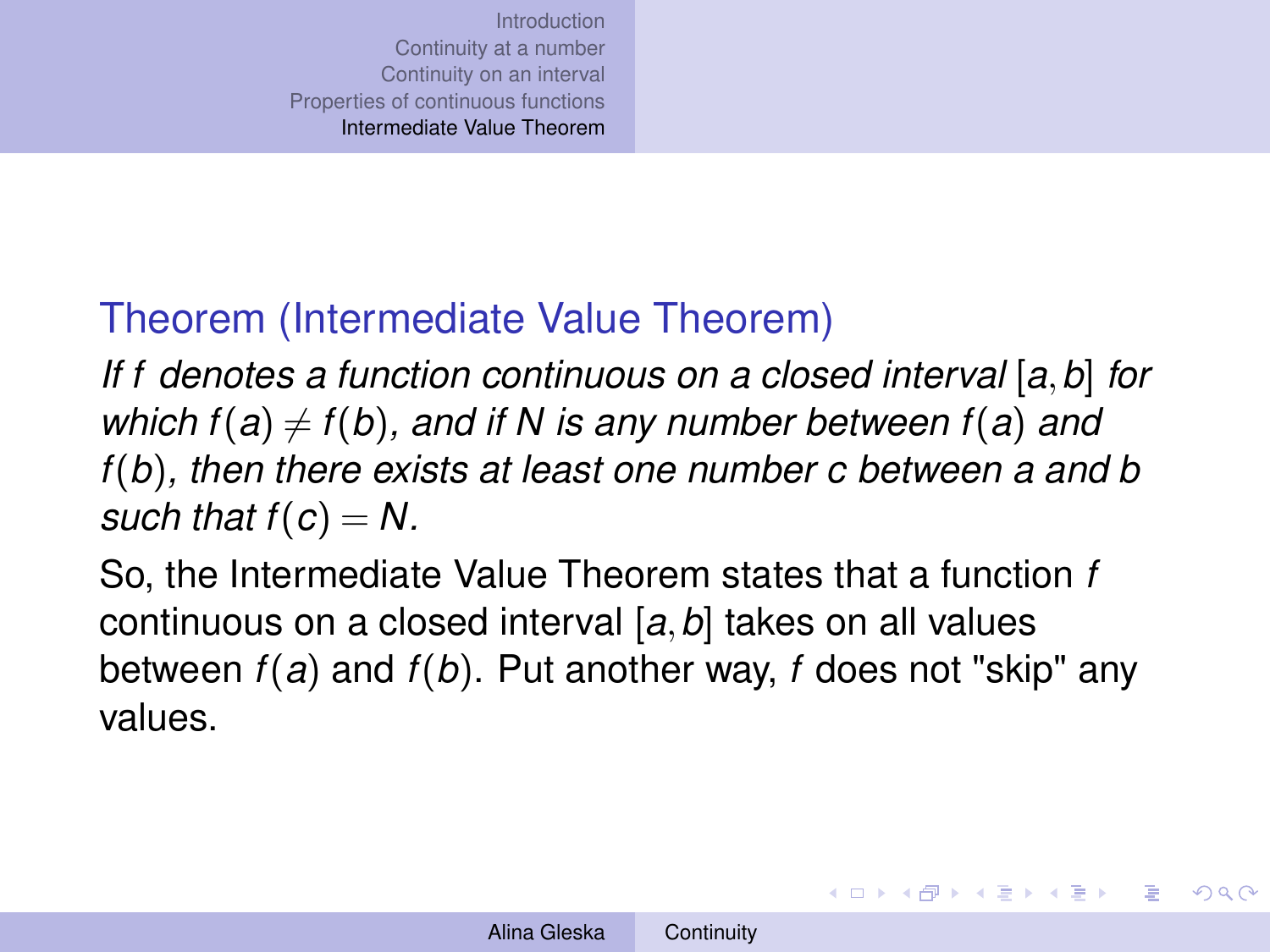## **Corollary**

*If f satisfies the hypotheses of the above Theorem and f*(*a*) *and f*(*b*) *have opposite algebraic signs, then there exists some value of x between a and b for which*  $f(x) = 0$ *.* 

メロトメ 御 メメ 君 メメ 君 メー 君

 $QQ$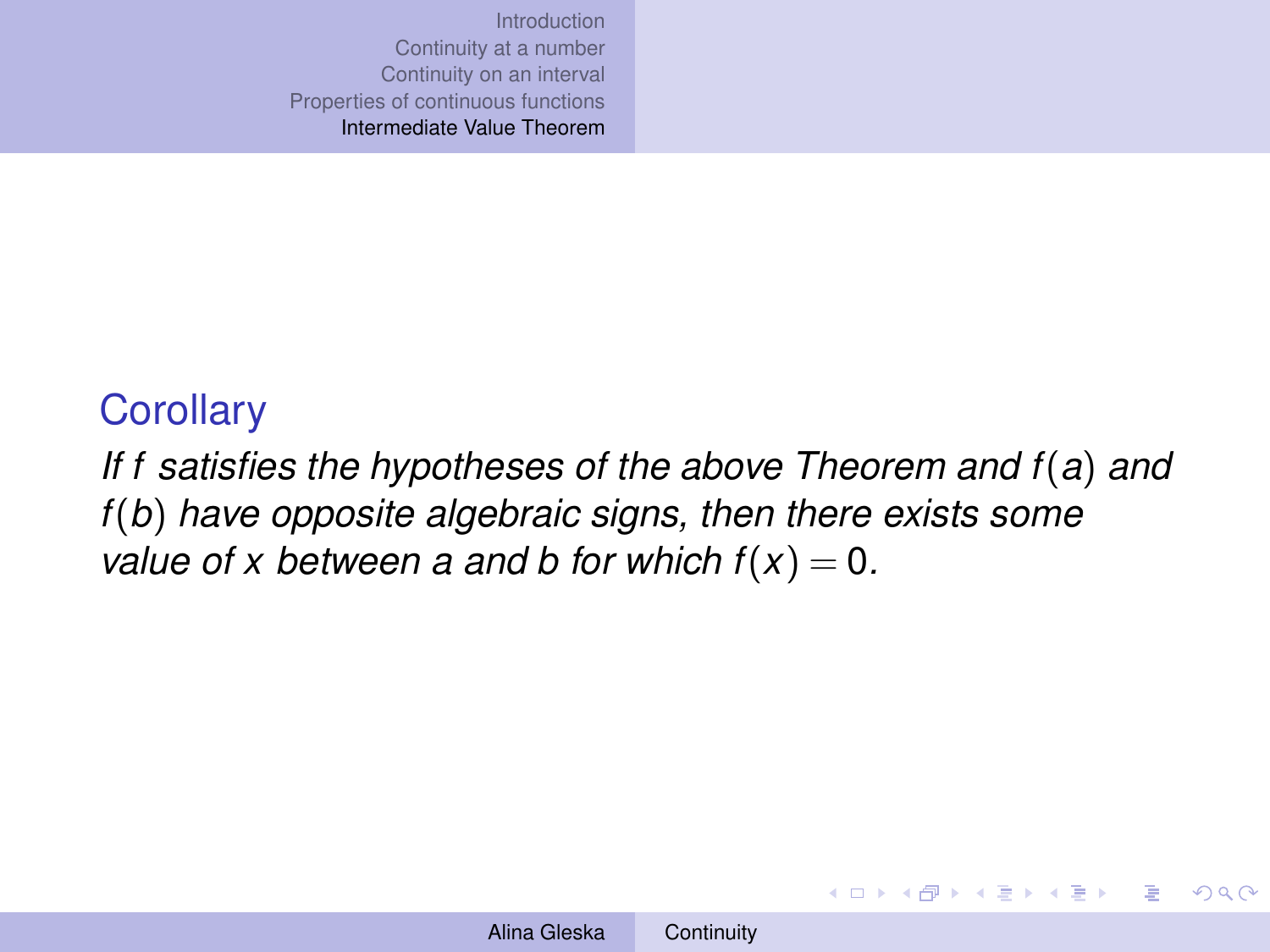### Remark

*We often give a discontinuity of a function a special name.*

- If  $x = x_0$  *is a vertical asymptote for the graph of*  $y = f(x)$ *, then f is said to have an* **infinite discontinuity**  $at x<sub>0</sub>$ *.*
- If  $\lim_{x \to a} f(x) = L_1$  *and*  $\lim_{x \to a} f(x) = L_2$  *and*  $L_1 \neq L_2$ *, then f is x*→*x*<sub>0</sub><sup>-</sup>  $x \rightarrow x_0^+$ *said to have a* **finite discontinuity** *or a* **jump discontinuity** at  $x_0$
- ► If  $\lim_{x \to x_0} f(x)$  *exists but f is either not defined at x*<sub>0</sub> *or*  $f(x_0) \neq \lim_{x \to x_0} f(x)$ , then f is said to have a **removable discontinuity** *at x*0*.*

**◆ロ→ ◆伊→ ◆ミ→ →ミ→ → ミ**